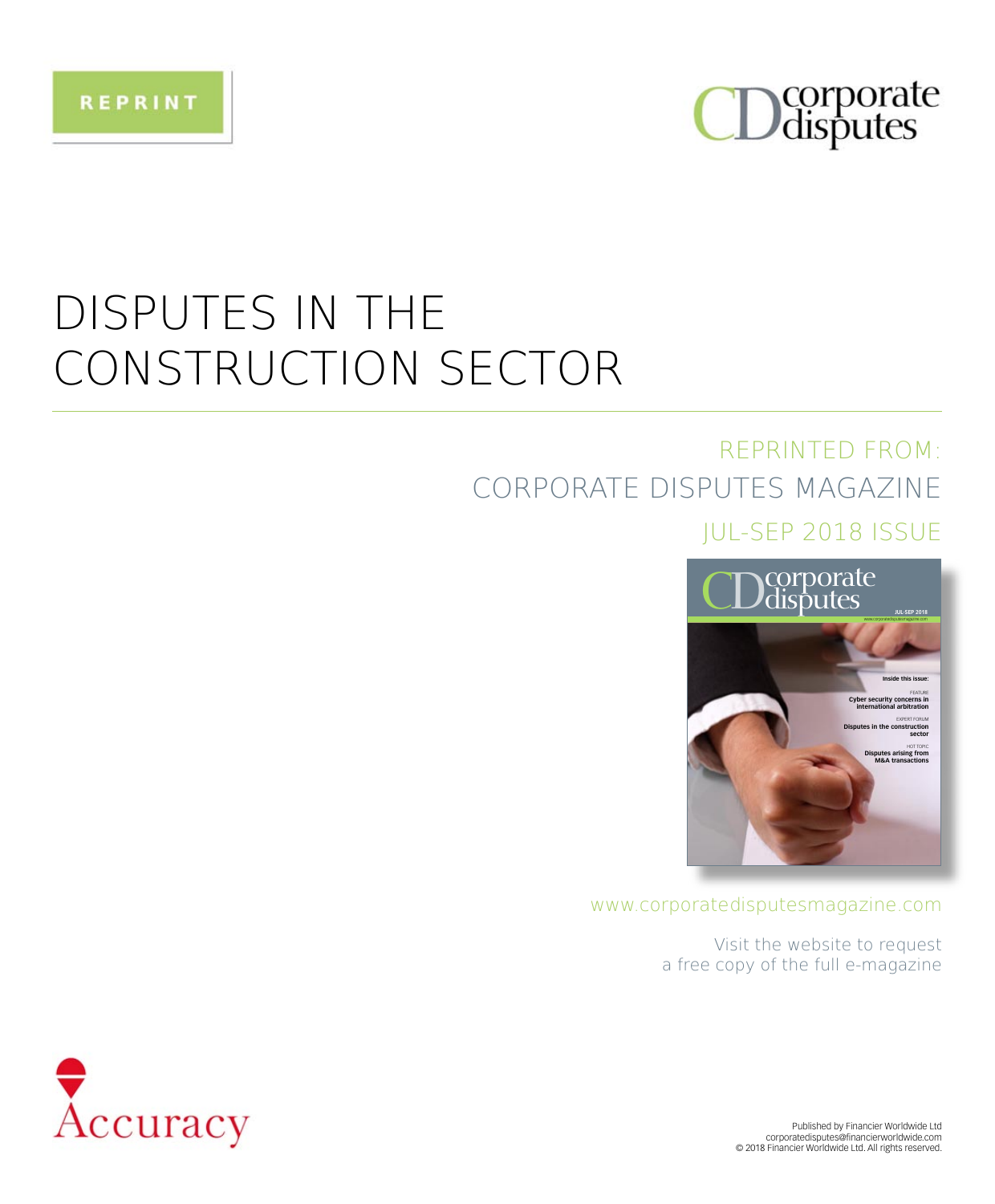

www.corporatedisputesmagazine.com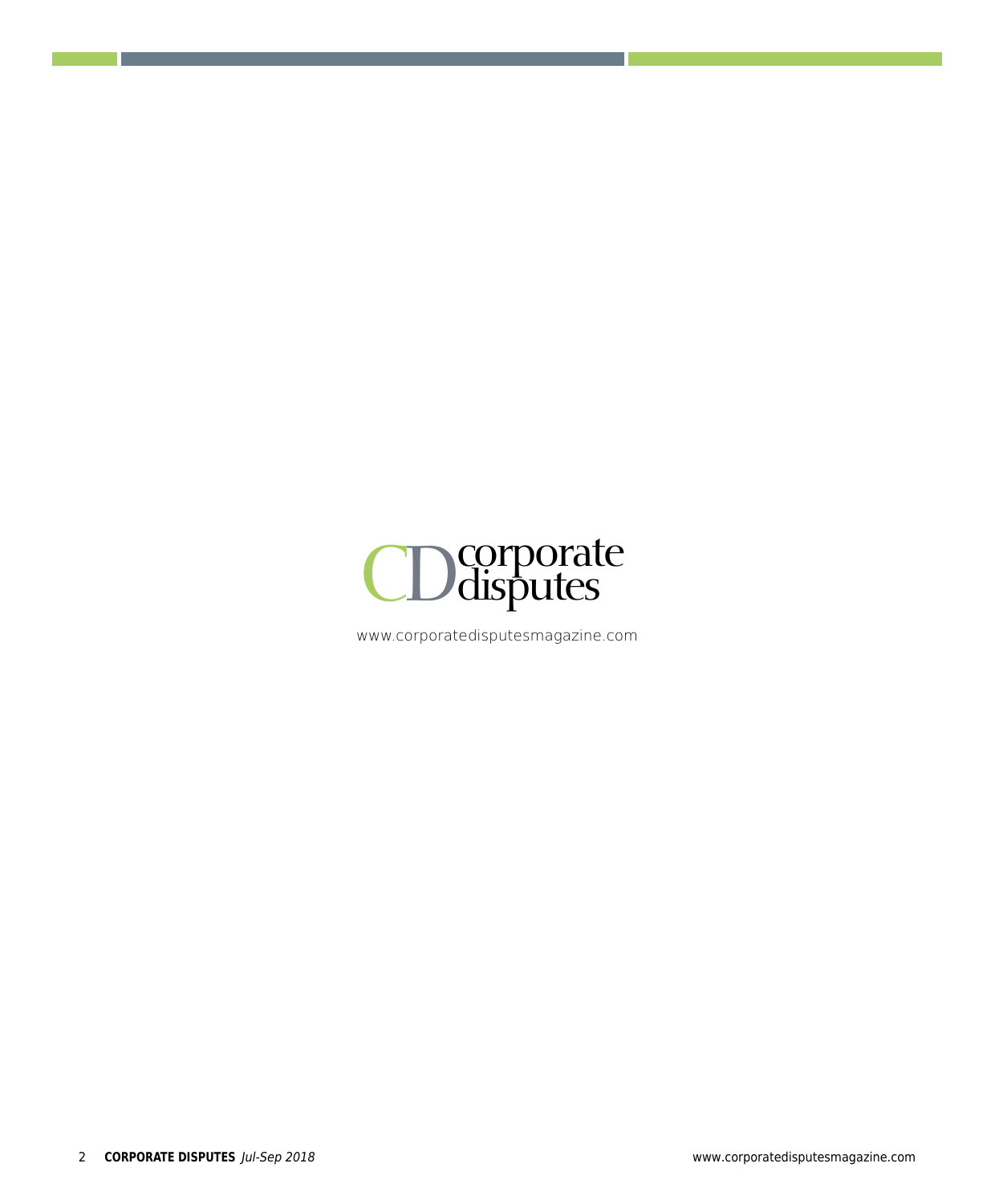EXPERT FORUM

# EXPERT FORUM **DISPUTES IN THE CONSTRUCTION SECTOR**

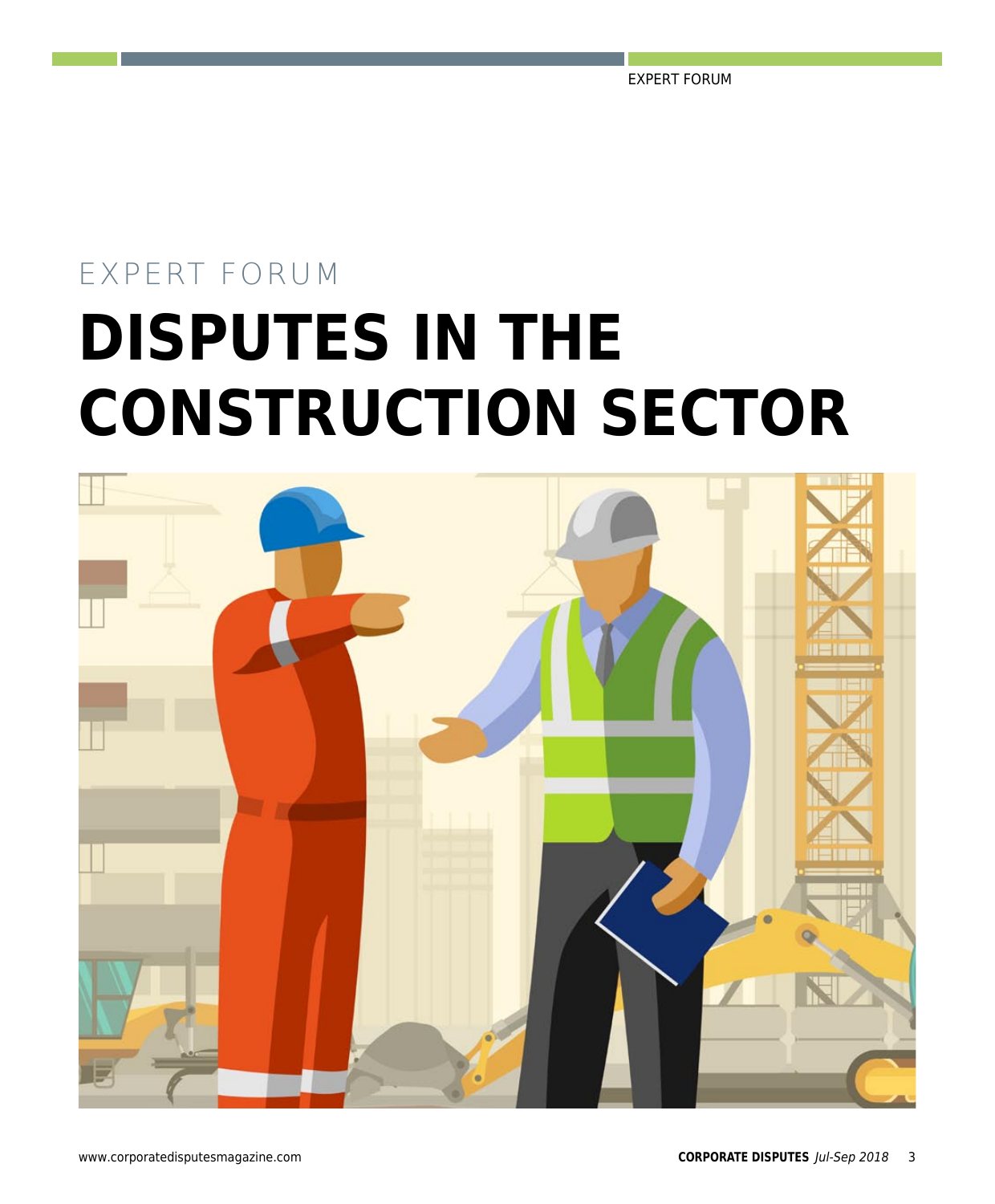#### **PANEL EXPERTS**



**Stuart Appelbe** Partner **Accuracy** T: +44 (0)20 3861 4655 E: stuart.appelbe@accuracy.com



**Steven Walker Barrister** Atkin Chambers T: +44 (0)20 7404 0102 E: sjwalker@atkinchambers.com **Stuart Appelbe** is a partner at Accuracy. He specialises in reviews of the achievability of a programme in terms of cost, schedule and risk; reviews of the governance and management of capital programme delivery; contract management; quantum valuation; and delay and disruption analysis, where he has been engaged as an expert witness. Mr Appelbe has over 20 years of experience working on complex capital projects across a number of industries. He spent 11 years in industry as a project manager before joining the project advisory business of PwC, where he was for a decade, becoming the UK head of construction disputes.

**Steven Walker** OC specialises in advising and representing parties to complex commercial contracts relating to a wide range of subject matter, including the design and delivery of buildings, oil and gas installations, power generation plant, process and engineering plant, ships, IT and telecommunications systems, facilities management and professional services. He is described by Chambers & Partners as a "'very impressive and very clever' advocate, who handles TCC and Court of Appeal cases".



**Graham Lowe** General Counsel BAM Nuttall Limited T: +44 (0)1276 854 887 E: graham.lowe@bamnuttall.co.uk **Graham Lowe** is general counsel at BAM Nuttall Limited with some 30 years experience encompassing contentious and non-contentious legal risk management, compliance and corporate governance. His main areas of focus include company and commercial dispute resolution, with particular expertise in matters involving construction and civil engineering.



**Adrian Cole** Partner King & Spalding T: +971 2 596 7013 E: acole@kslaw.com

**Adrian Cole** focuses on disputes relating to energy and infrastructure development. A partner in King & Spalding's projects and construction, and international arbitration practices, Mr Cole leads the Middle East dispute resolution area. He represents clients in a variety of construction and engineering matters. Before becoming a lawyer, Mr Cole was already a qualified engineer and quantity surveyor. With wide experience in the construction and engineering industries, he brings a pragmatic approach to representing clients in an array of constructionrelated disputes.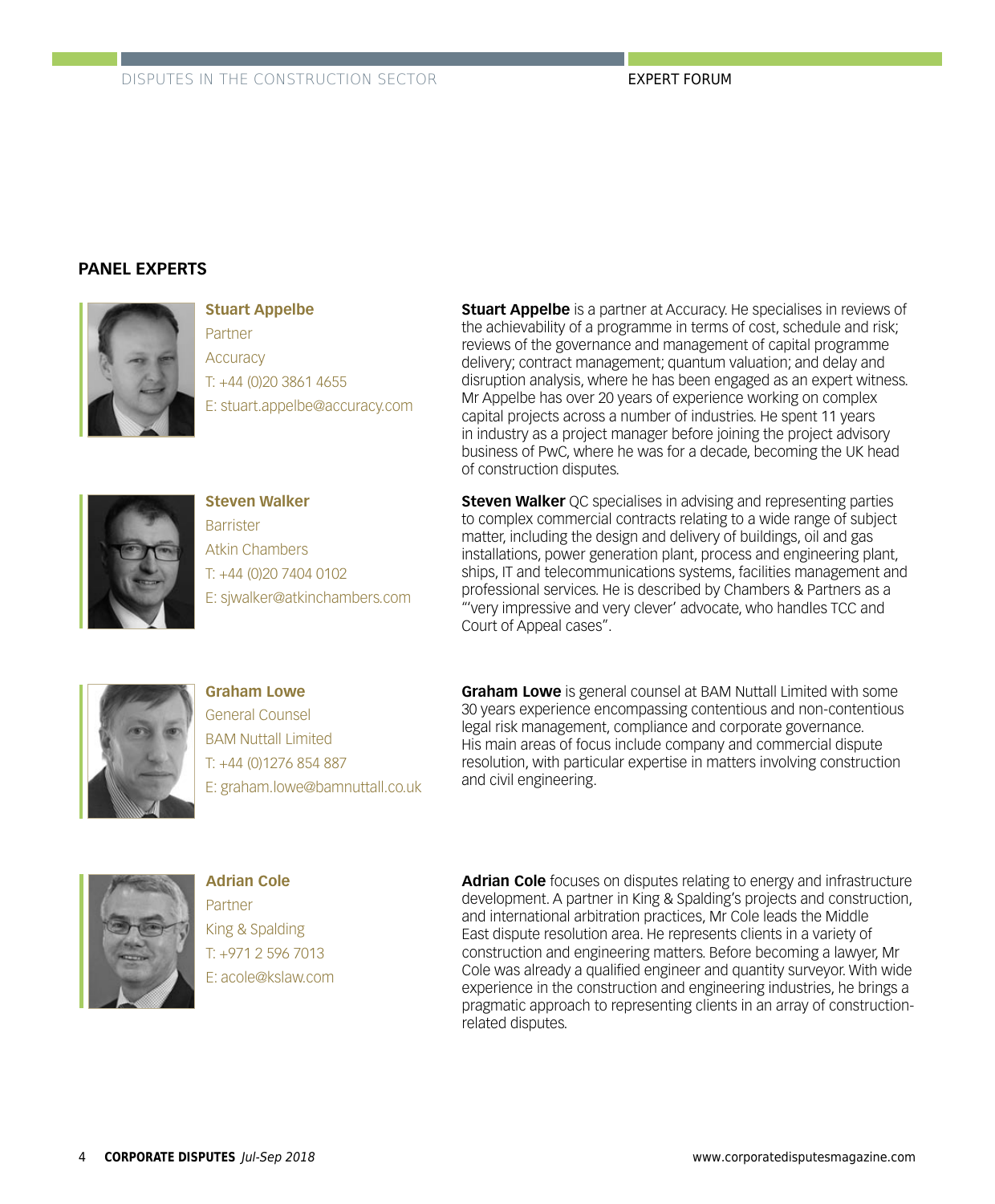**CD: Reflecting on the last 12 months or so, how would you describe the level and intensity of disputes in the construction sector? Are any sector-specific challenges reverberating through the construction industry to cause friction and commercial conflict?**

**Appelbe:** In 2017 and the preceding years there were many new enquiries, primarily arising from international arbitration in the oil and gas and transportation sectors. The level of oil and gas enquiries has slowed again during the first quarter of 2018. There may be a link between an increase in recent settlements and the steady oil price recovery since the 2014 price drop. Algeria, a not-infrequent user of construction arbitration, is in the process of settling many of its biggest energy infrastructure disputes amicably to reinstate an investor-friendly atmosphere in the country. We are seeing a high proportion of cases related to projects in the Middle East, where there continues to be diverging views on the cost and time effect of change. We have seen a significant number of large complex disputes in the last 12 to 24 months involving sums in dispute over \$100m. Enquiries in relation to disputes between employers and the designer or project manager have been coming in more frequently than historically. It is not clear what is driving this. It may be that companies are less able or willing to

allow their professional suppliers' contribution to an underperforming project to go unchallenged.

**Lowe:** The construction sector has been a hotbed of disputes for as long as anyone can remember. The intensity and ferocity of dispute resolution has changed over time, though it is doubtful whether the volume of claims has really changed. It is the approach to resolving claims which is different from how it used to be, with long-running battles in the courts or arbitration commonly being replaced by less resource demanding and expensive means of remedying disputes, such a mediation, adjudication and negotiation. The challenge now facing the sector is how to deal with the consequences of the collapse of Carillion. The Public Accounts Committee has warned that "Carillion could happen again, and soon". There are lessons which the sector needs to take on board in response to this warning, including ensuring risk is allocated to the party best placed to manage it, having robust internal control systems, prompt payment, and assurance of the financial strength of the companies one does business with.

**Cole:** Disputes remain a common feature of the construction sector; disputes are pretty much guaranteed given the structure of the industry, procurement practices adopted and the commercially and technically complex projects undertaken. Despite a modest escalation in the price of oil, disputes in the energy sector prevail, and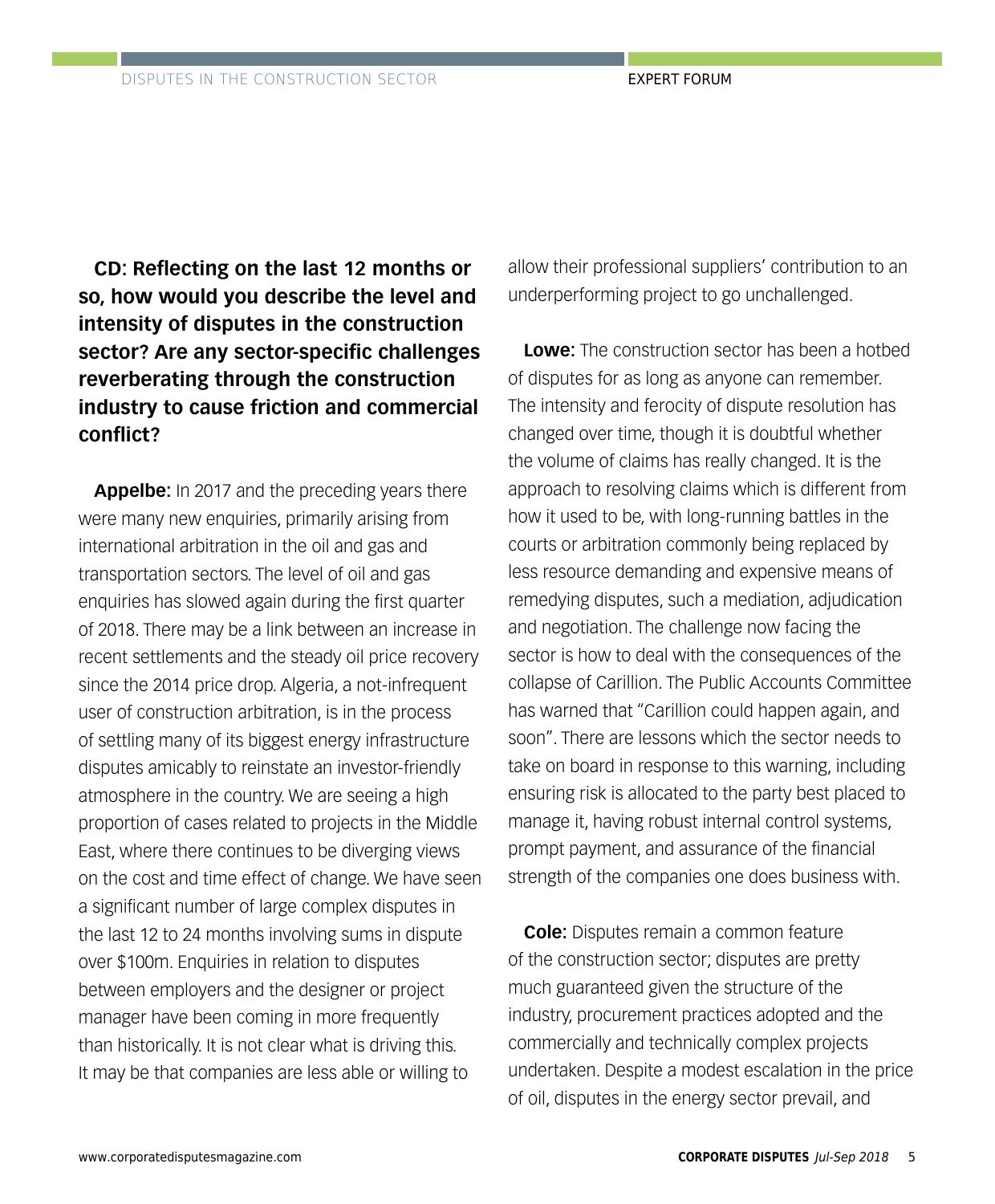particularly so in relation to energy infrastructure. The mothballing or rescoping of a number of projects has triggered claims for compensation and the tightening of fiscal belts has caused employers to delay making contractual payments. Elsewhere in the industry, poor commercial practices encourage inappropriate risk transfer, generate confused or unclear work scopes or otherwise cause myriad issues that can escalate into disputes.

**Walker:** The efforts made by public sector employers to limit expenditure and obtain more value from private sector suppliers has continued to give rise to a number complex disputes. There have been well-known insolvencies in the construction sector. The most notable example is Carillion. Another is Lagan. Both were carrying out a number of substantial public sector projects. The demise of Carillion has thrown renewed emphasis on security of payment for the supply chain and generated payment disputes. The construction industry has the benefit of its own legislation – namely the Housing Grants, Construction and Regeneration Act 1996 – to protect payees but the legislation is complex and it has generated uncertainty. Among other things, the Act contains detailed provisions for the giving of payment notices and such notices were thought to crystallise the sum due to the payee in respect of interim payment. However, in the 2018 case *Grove Developments Ltd v S&T (UK) Ltd*, the judge found that previous decisions of the courts concerning

payment notices were wrong and that a payer could seek a reevaluation of the sum stated to be due in the relevant notice, contrary to earlier decisions.

#### **CD: Do particular types of construction projects seem to be particularly susceptible to disputes?**

**Lowe**: It would be great if it was possible to predict the types of contracts which are most likely to succumb to a dispute. Sadly, life is not that simple. There are predicators, such as projects with a high degree of innovation, those which are loss making, and projects where risk has been transferred to a party which is not able to manage it – but these are only rough indicators. The overarching consideration for the construction sector is that it operates on very low margins. It does not take much volatility for an otherwise successful project to move quickly from profit to loss, and then into claims territory.

**Cole:** All types of projects have the potential to generate disputes. However, large scale public works projects and significant real estate projects are perhaps the most common generator of disputes. Often disputes arise because of delays in employers issuing their design requirements or because those requirements are subsequently changed. Contractors will invariably seek extensions of time for completion of works to avoid liability to pay delay damages to the employer, as well as additional payment in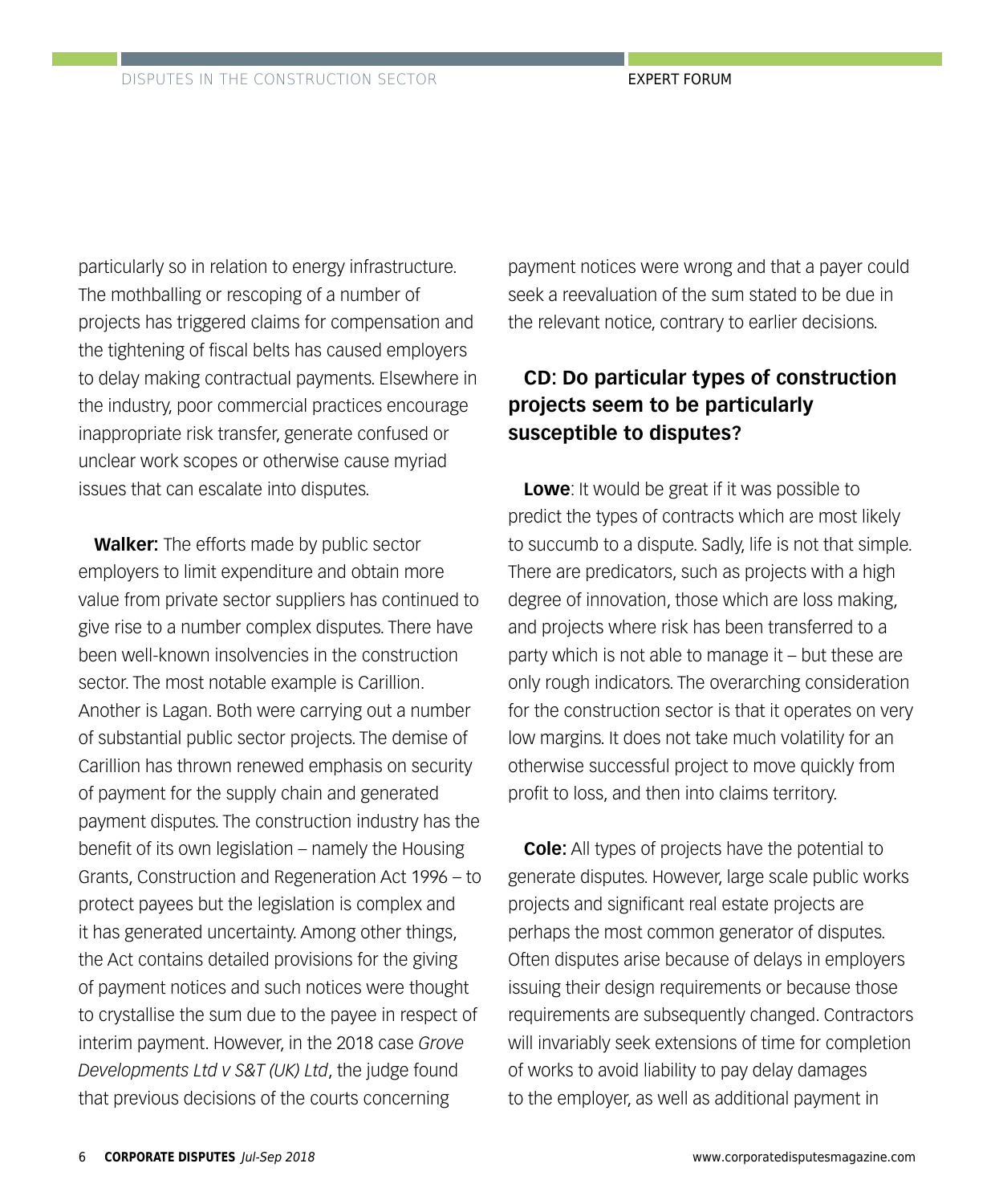compensation for such delays. Disputes about the cause and effect of such delays are very common, which prevent the parties from agreeing on any entitlements under the contract that each party may be entitled to. Such disputes are frequently compounded by commercial and legal positions taken, sometimes initiated by advisers who have not taken the time or have not been able to fully understand the underlying factual matrix. It is, then, only later in a dispute that meaningful analyses related to delay and quantum are performed – and by then, the parties are so entrenched in their positions that a third party, such as a dispute board, adjudicator, judge or arbitrator, is required to decide respective rights.

**Walker:** All construction projects have the potential to generate disputes about time, quality and cost. However, private finance initiative (PFI) contracts and contracts for the delivery of renewable energy have had a high profile recently. In the case of PFI contracts, the courts have described how long and poorly drafted the contracts can be. In relation to renewable energy, many of the projects involve cutting edge technology or, in the case of offshore wind, hostile marine environments. The 2017 decision of the Supreme Court in *MT Højgaard A/S (Respondent) v E.ON Climate & Renewables UK Robin Rigg East Limited* is a good example of a

dispute arising in the context of a relatively young industry where an error in the relevant design code was only discovered following the construction of numerous offshore wind farms.

**"It would be great if it was possible to predict the types of contracts which are most likely to succumb to a dispute. Sadly, life is not that simple."**

> *Graham Lowe, BAM Nuttall Limited*

**Appelbe:** Airports have seen a high frequency of disputes in recent years and continue to do so. The energy and oil and gas sectors continue to provide a steady workload, particularly in relation to process plants and offshore facilities generally. These are complex projects with limited scope for learning from previous projects, as many components and delivery conditions are unique, leading to uncertainty in terms of cost, time and risk. There also appears to be a consistent theme of difficulties in finalising multiple state agencies' end user requirements and appropriate allocation of those risks to the party best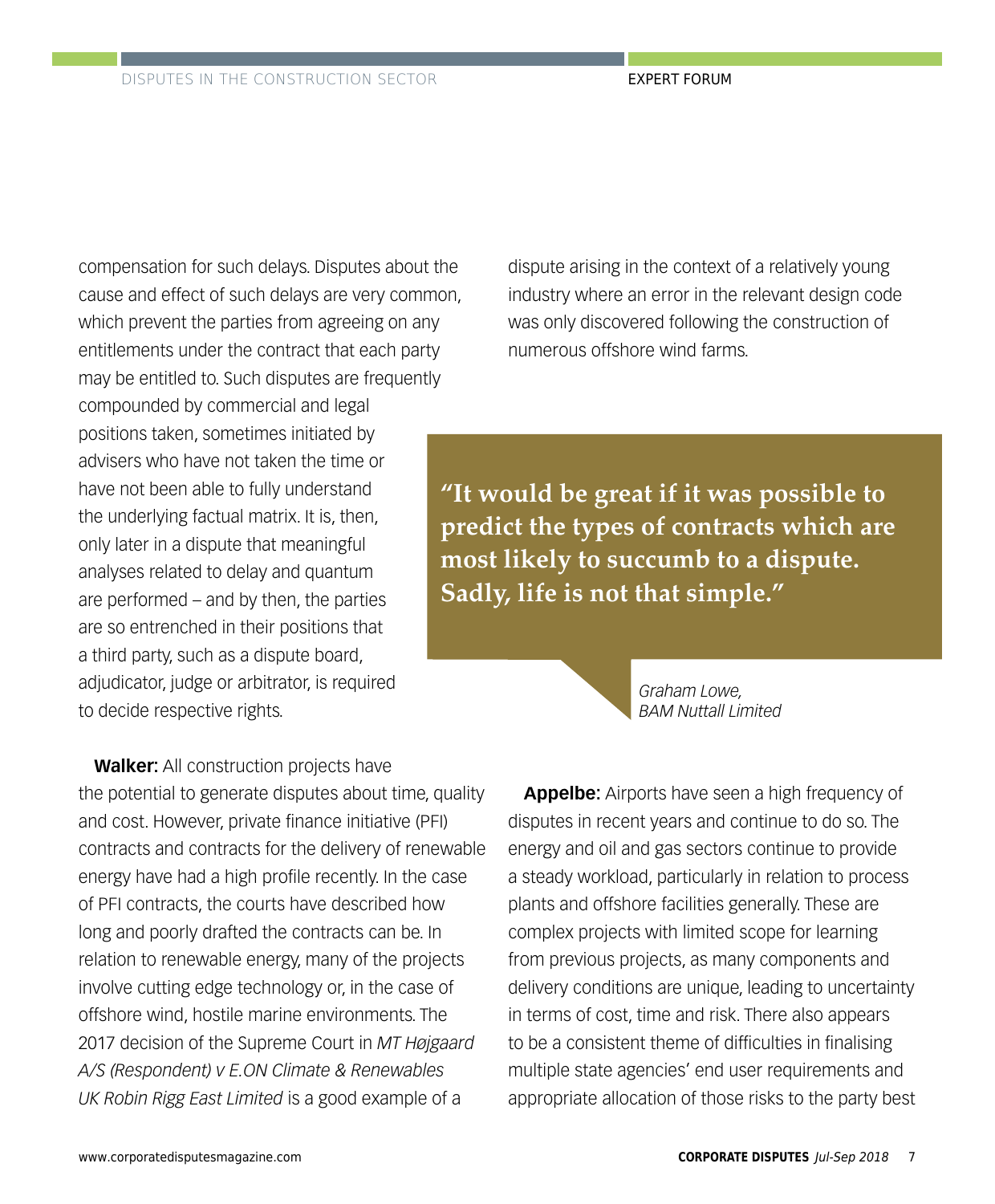placed to manage them. Projects which are highly exposed to weather risks, such as offshore wind farms, are likely to leave one party exposed to higher than expected costs, as it is difficult to allocate the risk share. The cost impact of bad weather is significant and yet not linked to poor performance. A high number of recent disputes have had issues with labour disruption, access to visas and issues with changes to customs processes and requirements. While the impact of these events can be clear, the entitlement is not always so.

**CD: Are you seeing an increase in the use of adjudication to resolve construction-related disputes? What kinds of dispute are suitable for this forum?**

**Cole:** Adjudication is widely accepted as a highly successful means of resolving disputes without recourse to courts or to arbitration. Many common law countries have adopted statutory adjudication where parties to qualifying construction contracts have a right to commence an adjudication at any time. Ontario in Canada is the latest jurisdiction to compel adjudication. In addition, or elsewhere, parties may agree to contractual adjudication such as through the FIDIC forms of construction contract that provide for 'dispute adjudication boards' under their

1999 suite of contracts, and 'dispute adjudication/ avoidance boards' under their new 2017 suite of contracts. Such dispute boards may be ad hoc where the board is appointed when a dispute arises, or 'standing' where the board is appointed at the outset of a project. The latter allows the board to assist the parties when difficulties arise, utilising its knowledge and experience of the parties and of the

**"Many common law countries have adopted statutory adjudication where parties to qualifying construction contracts have a right to commence an adjudication at any time."**



project accumulated through periodical visits to the project as well as receipt of key documentation as the project proceeds. Adjudication is most suitable for simple disputes, such as those concerning interim valuation of the works performed or the interpretation of contractual provisions, with such disputes open to being resolved within a short time frame and without the necessity or cost of extensive factual or technical evidence.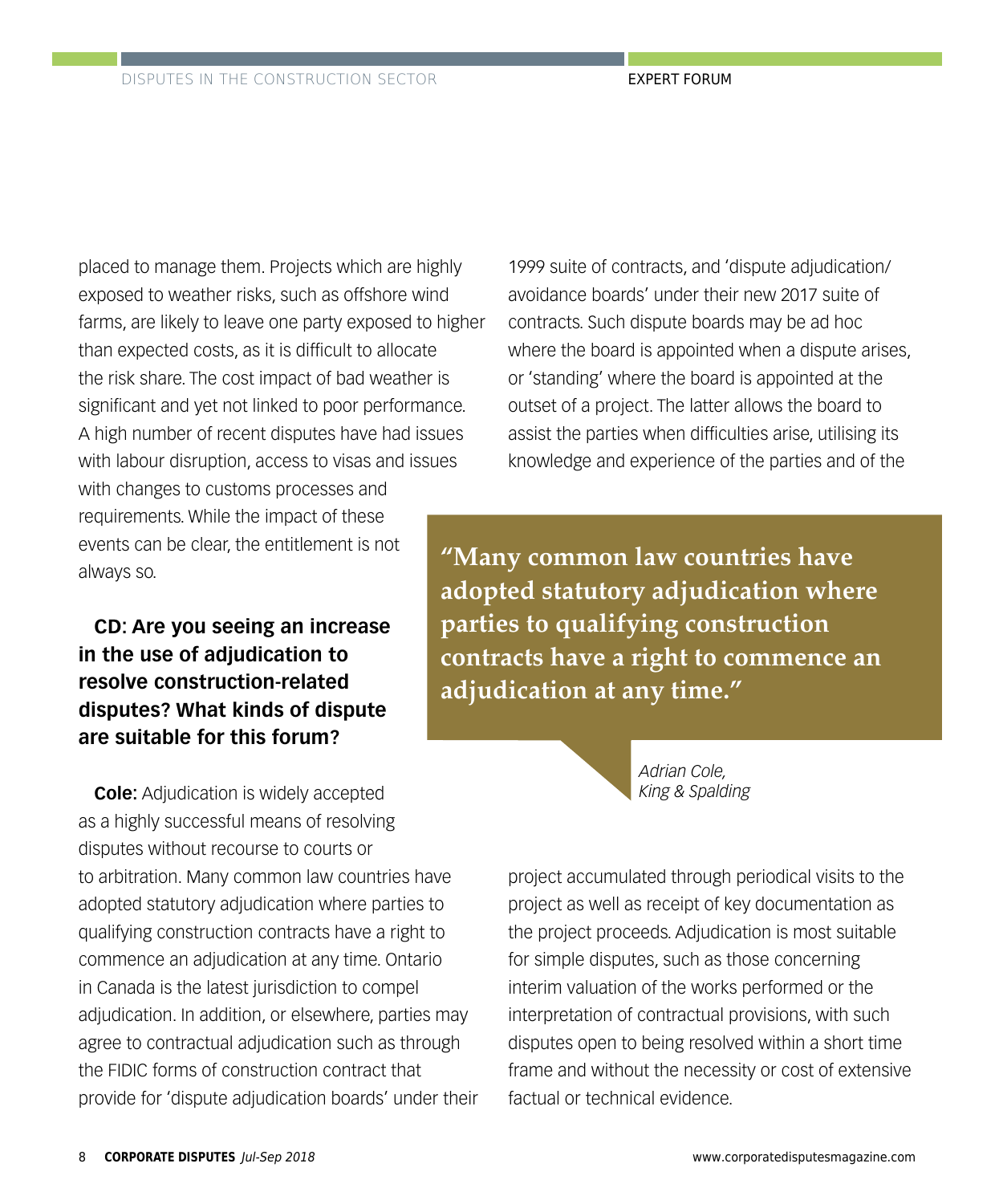**Appelbe:** When there is a significant sum of money at stake, lawyers and clients may consider cases to be too large for the adjudication process. Ideally, disputes to be determined by adjudication need to be as defined as possible, easy to particularise and articulate. As the courts have confirmed, even if the adjudicator makes an error on the law or facts, the decision cannot be set aside, and it is therefore important the issues are clearly and concisely defined. Multifaceted disputes, for example, with complex contractual and delay issues, may not be served as well in adjudication, as finding the right person to adjudicate with the appropriate mix of expertise can be difficult.

**Walker:** I think that the use of adjudication has been steady over the last 12 months or so. The process is most commonly used in relation to payment disputes but it can be used to resolve all kinds of issues, including legal issues and issues surrounding time and quality. The choice of adjudicator is important and parties are increasingly appointing adjudicators by agreement. Where the parties cannot agree on the identity of the adjudicator they use a nominating body. In recent years, I have seen the use of the Technology and Construction Bar Association (TECBAR) for nominations grow significantly and research published by the Adjudication Reporting Centre supports my experience that barristers in particular are increasing their share of the appointments.

**Lowe:** Adjudication is an important tool in the dispute resolution toolkit, though it is rarely used for the purpose for which it was originally intended. In the UK, all parties to a construction project have a statutory right to adjudicate at any time during a project. It was in the mind of Parliament and the expectation of the draftsman of contracts like the new engineering contracts, that adjudication would be used to resolve problems on an ongoing basis, as they occur throughout the lifecycle of a project. Indeed, some mechanisms in the new engineering contracts do not function correctly unless adjudication is used in this manner. Adjudication is most suitable for the prompt resolution of simple, discrete issues. Its rough and ready nature does not lend itself to the resolution of multiple, complex, interrelated matters. In practice, however, the parties to construction projects often lack the confidence to use adjudication while the project is ongoing and potentially miss out on the benefits this can bring.

#### **CD: To what extent has the use of new engineering contracts (NECs) resulted in fewer disputes?**

**Appelbe:** The requirement under NECs to assess the impact of events at the time, before issues become intertwined and the facts forgotten, should result in fewer disputes. The disputes tend to involve a failure to administer the process, or a disagreement in relation to a project manager's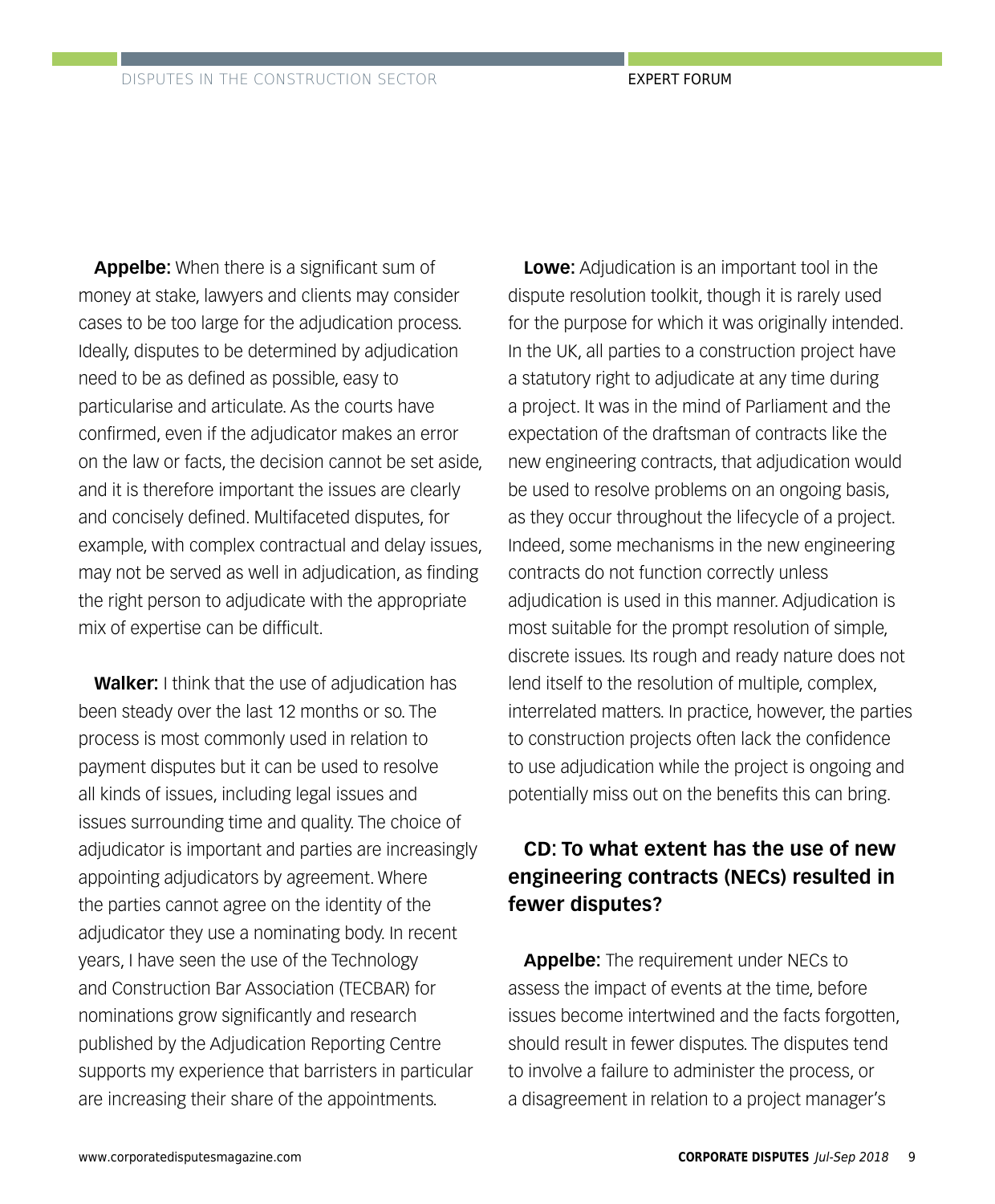assessment, which can be quicker and cheaper to resolve if done at the time and before events become compounded. However, it is not the end of disputes as, if the process is not followed or there is a large number of compensation events that are not agreed in a timely manner, then the diverging views of a fair outcome are just as likely as other forms.

**Walker:** It is impossible to say whether use of the NEC family of contracts has resulted in fewer disputes. The NEC form is certainly very different from other forms of contract – for example, the absence of final account provisions – but I have been involved in many disputes that have arisen under NEC contracts. It is also common to see the NEC form amended by lengthy 'Z' clauses which seek to dilute the standard terms. The new NEC4 does not address some of the uncertainties about the meaning of NEC3. Further, the 2017 decision from the High Court of Northern Ireland in *Northern Ireland Housing Executive v Healthy Buildings* on the interpretation of an NEC3 contract has generated some controversy.

**Lowe:** NECs are not a well-drafted suite of contracts. It is a sorry indictment of the public sector in the UK, and many substantial commercial clients, that it has become the contract of choice. In combination, weak drafting – not limited to the use of the first person which is the superficial complaint – and ill thought-through concepts such

as 'disallowed cost' and 'defects' as contractually defined, causes NECs to be a constant source of dispute and uncertainty. This is to the advantage of neither client nor contractor. That NECs have not featured more frequently in law reports is testament not to a robust contract which engenders fewer disputes, but to a flawed document which, when faced with a serious dispute, leaves all parties scratching their heads wondering what the contract really means.

**Cole:** It is commonly claimed that NECs result in fewer disputes, although the extent of empirical studies on this are limited. Nevertheless, the adoption of NECs for mega-projects such as the London Olympics is cited for the lower level of disputes that those projects have experienced compared to equivalent projects under different forms of contract. However, the NEC is not a panacea for all ills. We have seen very significant disputes relating to the NEC in connection with a mega project, due to inexperience in administering the contract and in interpreting its complex payment provisions. Without doubt, the more prescriptive provisions in the NEC for addressing claims when they arise, rather than leaving them until later when memories have faded or evidence is lost, can be of material assistance in avoiding or reducing the size of disputes.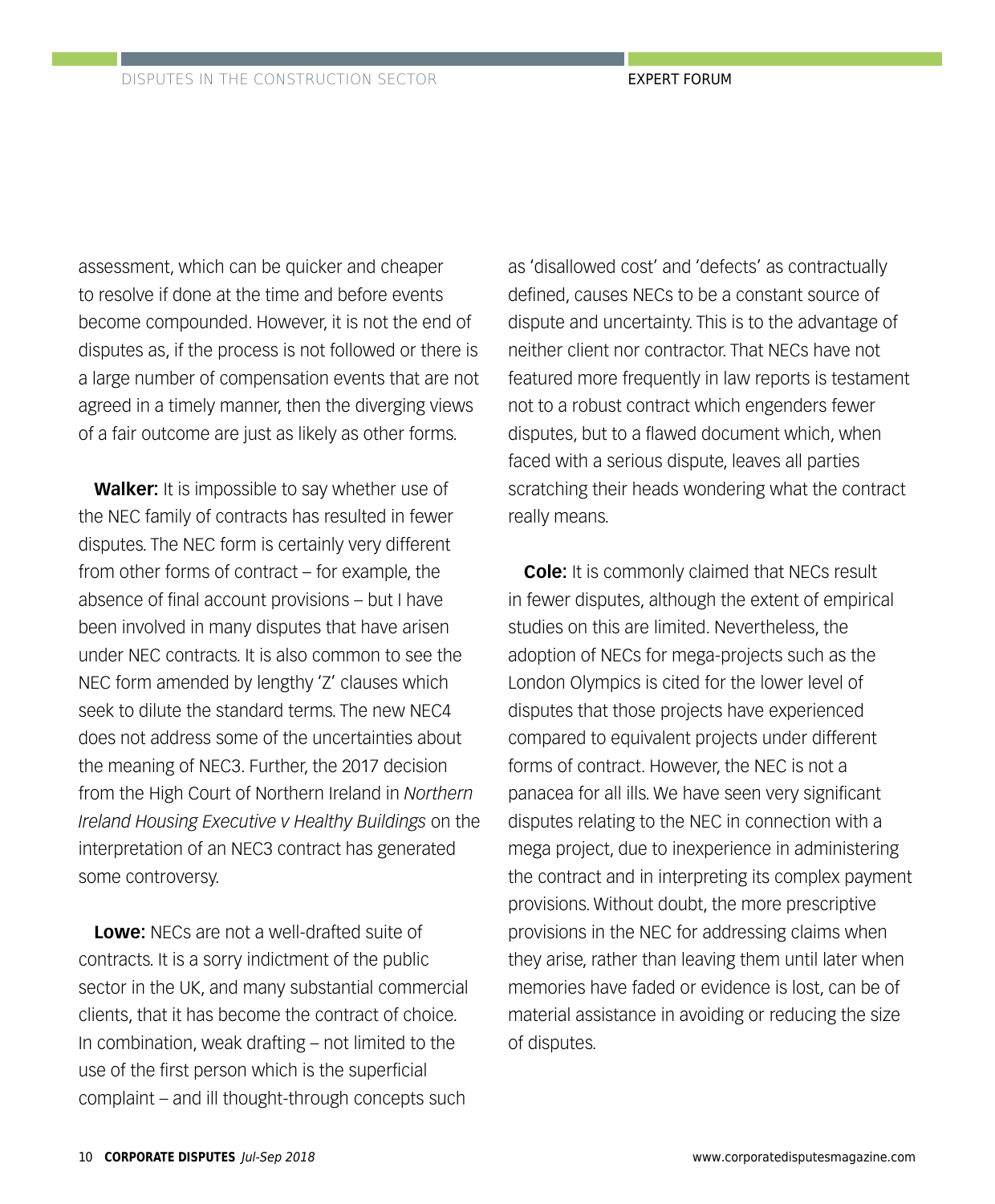#### **CD: What are the advantages and disadvantages of on-site dispute resolution processes, such as Dispute Review Boards, that might be used while a project is ongoing?**

**Lowe:** It is good to talk. Any process which encourages engagement while a project is ongoing can add value by engendering early resolution of claims and avoidance of formal dispute resolution. How effective 'on-site' dispute resolution processes are varies enormously depending on the approach of the parties and characters of the individuals involved. For these reasons alone, it would be naïve to place too much store in their power to achieve early dispute resolution. When it comes to DRBs, their constitution is commonly set by the client and membership often biased in the client's favour. This creates a risk that such a board can simply become another hurdle on an inexorable path to litigation or arbitration, in which case it will have failed in its purpose.

**Appelbe:** A DRB has the benefit of being familiar with the project and its context, as it exists from the outset, and any disputes referred to it can be opined on very quickly. The presence 'on site' allows for early involvement in difficult issues and allows quasi mediation-style involvement between the parties to guide them towards a resolution before positions are established. This can help to maintain good working

relations on site and prevent the proliferation of disputes and issues through the breakdown of trust in a working relationship. Similarly to adjudication, the DRB can be used to prevent contractual posturing and encourage early resolution of issues rather than an aggregation of claims and issues. The disadvantages are the cost of paying for a DRB that needs to attend site regularly and may not be needed. Large complex infrastructure projects with multiple contracts are ideal for DRBs. However, as the DRB is established at the outset, it may not have the skills or experience to address the specific issues that arise.

**Cole:** It is generally accepted as both a matter of common sense and commercial reality that addressing claims early can prevent them metamorphosing into more complex disputes. One means of doing so is to embrace the range of alternative dispute resolution (ADR) forms that often feature in tiered dispute resolution clauses commonly found in construction contracts. This includes amicable settlement, expert determination, dispute boards or other initiatives. Early engagement of the parties while relationships remain constructive can avoid the resentment and distrust that often arises souring relationships when claimed entitlements are not addressed timeously. Dispute boards are particularly productive in avoiding litigation or arbitration because the decision of an independent DRB consisting of legal and technical experts can be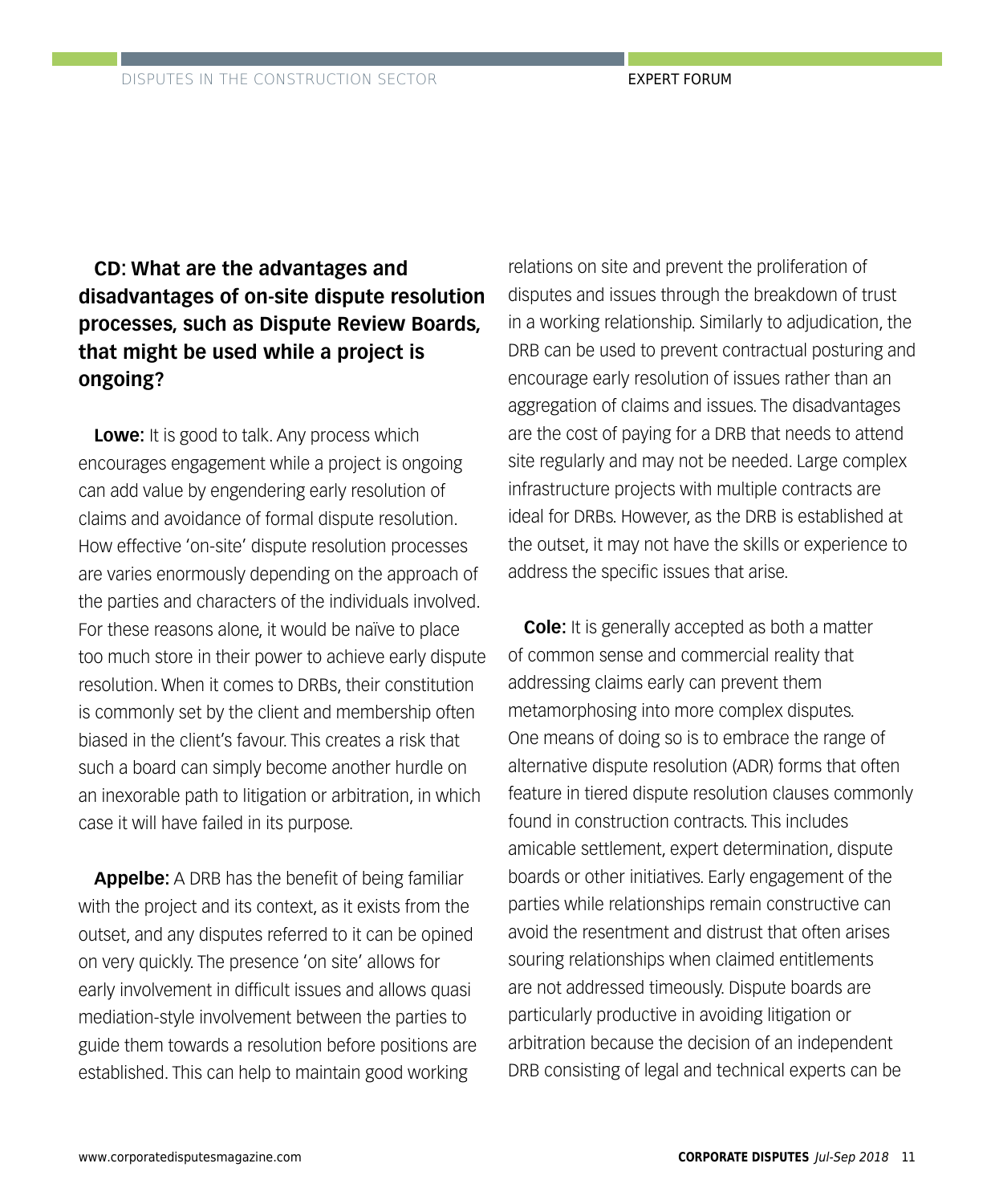EXPERT FORUM

obtained with little delay and for relatively modest cost.

DISPUTES IN THE CONSTRUCTION SECTOR

**Walker:** DRBs are well-suited to international construction contracts where the primary form of dispute resolution is arbitration. A DRB offers something similar to adjudication in the domestic area, namely an impartial tribunal which can resolve disputes quickly on an interim basis. A DRB is essential for security of payment because without one any dispute may take some time to proceed through arbitration. The main disadvantage is cost but that is mitigated by the fact that a tender may be higher where there is no DRB because the contractor may increase its price due to the risk of non-payment and cost of arbitration.

#### **CD: Does arbitration tend to be a popular choice for resolving construction disputes? If so, why?**

**Walker:** Arbitration is popular for international contracts for several reasons. An arbitral award can, generally speaking, be more readily enforced than a judgment of a national court can be. Arbitration also offers a neutral panel comprising one appointee from each party and confidentiality. In the domestic context, arbitration has declined in popularity due to the introduction of adjudication and reforms to the court processes which have made the courts a more attractive forum.

## **Cole:**

Arbitration is often the only realistic choice for resolving finally construction disputes concerning international projects or where parties are from different countries. Outside of the European Union and other trading blocks, the judgements of one country's courts are often not recognised in the courts of another. Furthermore, the local courts of one state may not be considered to be sufficiently independent of the project or the parties to be relied upon. In contrast, 161 countries have acceded to the New York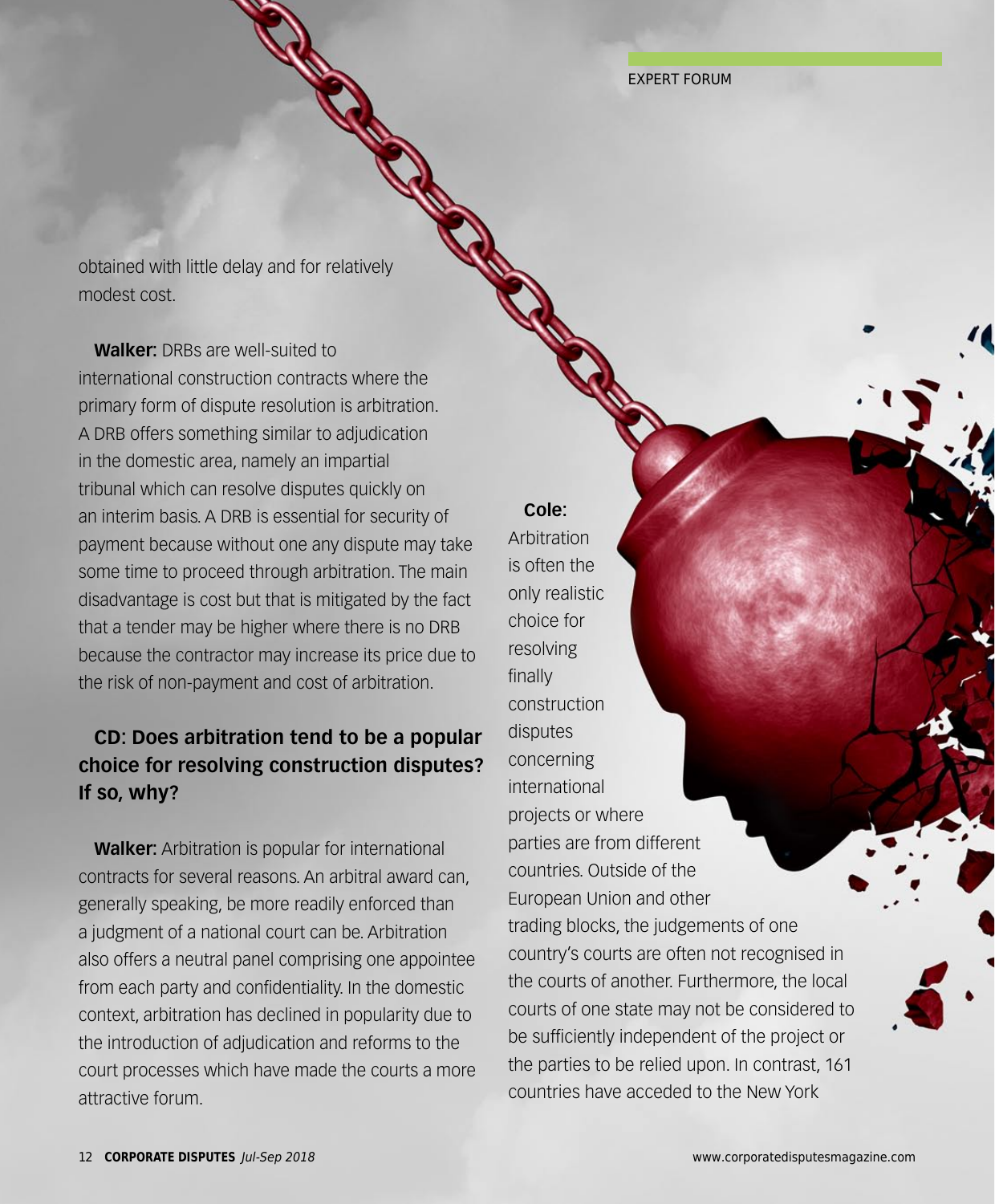EXPERT FORUM

process than litigation, but it does provide more flexibility and control in terms of timelines. The outcomes are also private, although they will, to a certain extent, become public through financial reporting.

**Lowe:** There is no doubt that arbitration has an important role to play in effective dispute resolution. There are two situations when arbitration is frequently the dispute resolution forum of choice. First, in international contracts with crossborder relationships, where arbitration in one of the international centres, such as London or Paris, gives confidence to the parties that the domestic courts of the parties' home countries cannot. Second, when the matters at stake are sufficiently commercially sensitive to make privacy an overriding consideration. In either situation, the contract dispute resolution clauses should provide for arbitration as the primary dispute resolution forum. As a general rule for domestic contracts in the UK, and where privacy is not an overriding concern, litigation will provide a faster, cheaper and more certain outcome than is likely to be achieved through arbitration.

**CD: In your experience, what are some of the challenges that might arise in connection with enforcing awards and judgements arising from construction disputes?**

Convention on the Recognition and **Enforcement** of Foreign Arbitral Awards, which requires contracting states to recognise and enforce arbitral awards issued in another contracting state.

**Appelbe:** International arbitrations are certainly a popular way of resolving a dispute. The reason given for international arbitration tends to be confidentiality, perception of neutrality and enforceability. I am convinced it is not a cheaper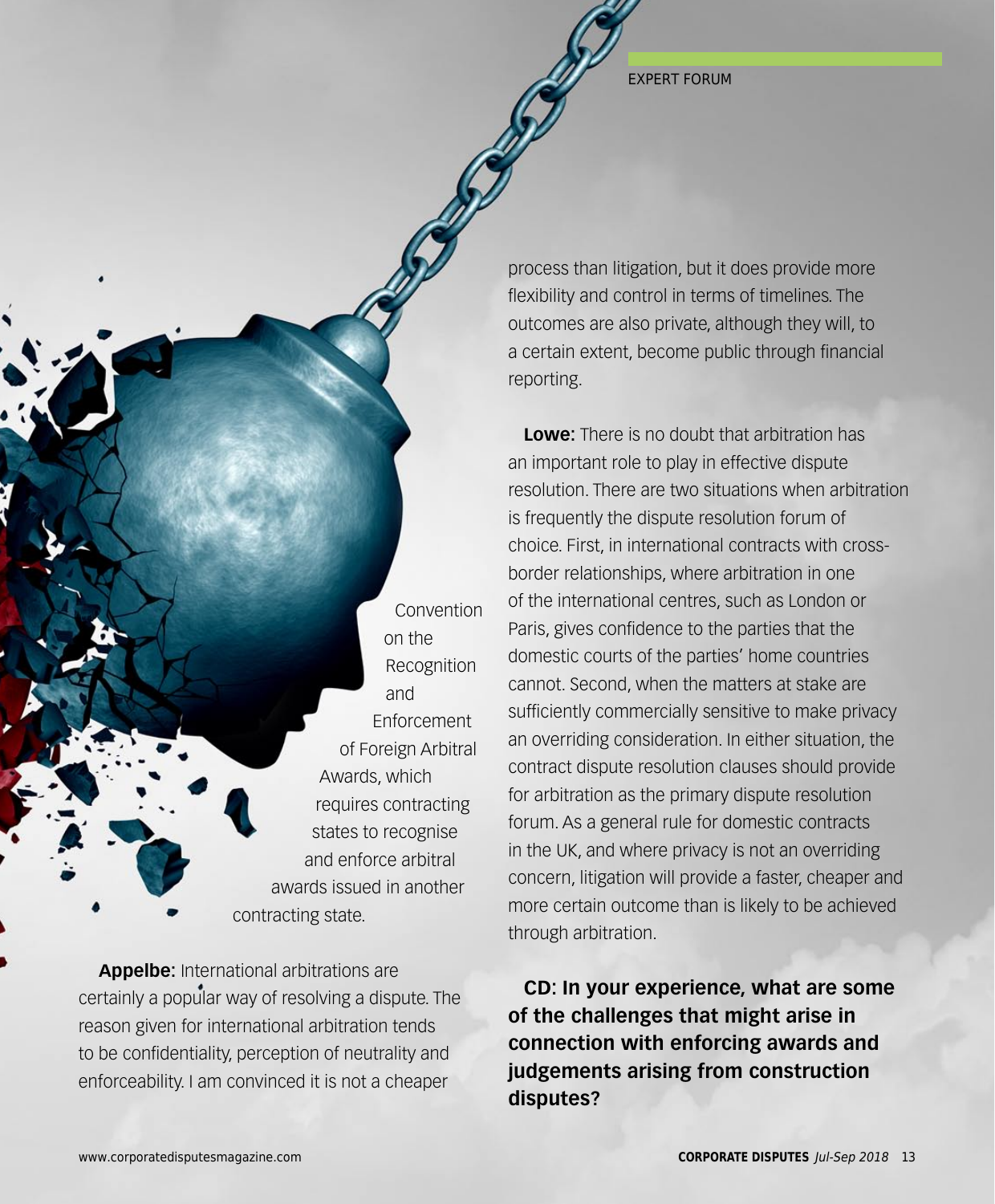**Cole:** One of the biggest challenges of enforcing any award or judgement is to ensure that the paying party has sufficient accessible assets to enforce against in the event that that party refuses to abide by the court decision or arbitral award. This can be a challenge as some parties are very experienced at trying to put their assets beyond the reach of creditors. However, skilled lawyers appropriately supported by investigators can defeat the efforts of even the most evasive debtors. Losing parties may seek to challenge or avoid enforcement of judgements or awards by relying upon the limited grounds available under the New York Convention or the laws of a particular state.

**Lowe:** Getting hold of the money is the overriding challenge when it comes to enforcing awards and judgments in the construction industry. First, one needs to be confident that the judgment debtor has the wherewithal to satisfy the judgement. Second, it is preferable to know that there are sufficient assets available in the jurisdiction to be able to enforce locally. This will be a whole lot easier than relying on, for example, either the European regime for the enforcement of a judgment or the New York Convention in respect of arbitration awards. It is prudent to undertake financial due diligence with this in mind before getting into contract and putting appropriate assurance in place through parent company guarantees, bonds or letters of credit.

**Walker:** Many of the cases heard by the Technology and Construction Court (TCC) are applications for summary judgment to enforce adjudicator's decisions. The grounds on which the court will refuse summary judgment or grant a stay of execution continue to evolve, with the 2018 decision in *Gosvenor London Ltd v Aygun Aluminium Ltd* being an example of the evolution. The enforcement of arbitration awards is often challenged on the basis that the arbitral tribunal lacked jurisdiction.

#### **CD: Have you been surprised by the outcome of any adjudications or arbitrations, and whether the 'right' result was achieved?**

**Lowe:** The day when I am surprised by the outcome of an adjudication or arbitration will be when the 'right' result is actually achieved. Sadly, the quality of adjudicators in particular, and arbitrators to a lesser extent, is highly variable and, at times, produces some truly astonishing outcomes. It is not unknown for a decision to include grounds which were not raised by either party to the dispute. While on the face of it, this may present grounds for challenging the decision, more often than not the parties choose not to take the matter further and to accept an element of rough justice.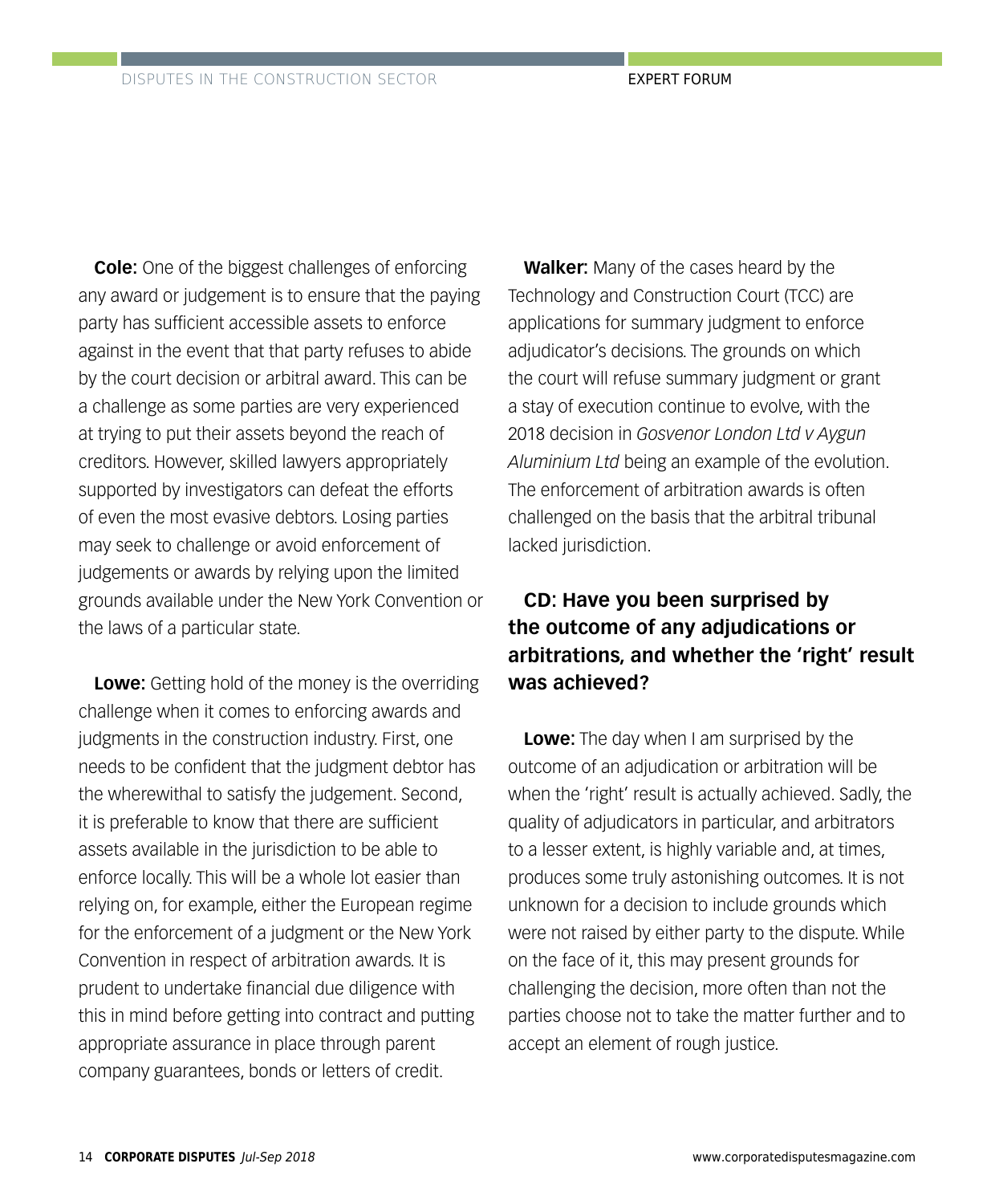**Appelbe:** Some outcomes have been very surprising, with strengths and weaknesses of a case as envisaged by the legal teams being turned on their head by the award. I wonder if we are seeing the required blend of skills and experience on tribunals and whether the process is being managed effectively to put the tribunal in the best position possible. Parties can be left with a distinct lack of clarity on the reasoning behind a decision from some tribunals. One of the original intentions behind arbitration was that it allowed for the selection of a technical panel with the appropriate expertise and this, in some cases, would be preferable to a court. In relation to delay, which can be a hugely complex matter and is surrounded by much legal uncertainty, my experience is that the lack of the required technical knowledge on the panel of arbitrators is often surprising. Even on a panel of three, the profile of the arbitrators is similar and generally with a legal bias, as they largely comprise solicitors and barristers.

**Walker:** Construction disputes often raise difficult legal issues and require an analysis of complex facts which can be difficult in the context of a speedy process like adjudication. Adjudication is recognised as being a rough and ready process, and that brings with it a higher degree of uncertainty than would be the case in court or in arbitration. That said, most

adjudicators are experienced professionals with extensive experience in construction disputes and their decisions are, in my experience, reasonably predictable. The same is true of arbitrators. Decisions which have surprised me, or which I considered to

**"Construction disputes often raise difficult legal issues and require an analysis of complex facts which can be difficult in the context of a speedy process like adjudication."**

> *Steven Walker, Atkin Chambers*

be obviously wrong having regard to the law and the evidence provided, do occur but they are, in my experience, the exception.

**Cole:** Ordinarily, construction specialists will know the range of likely outcomes from any particular procedure, leaving little scope for surprise. However, one recent case involved a binding expert determination that the contractor and employer had conducted. For three years the parties had been discussing a claimed variation with respective valuations of between US\$50m and US\$120m. Unfortunately, the parties had not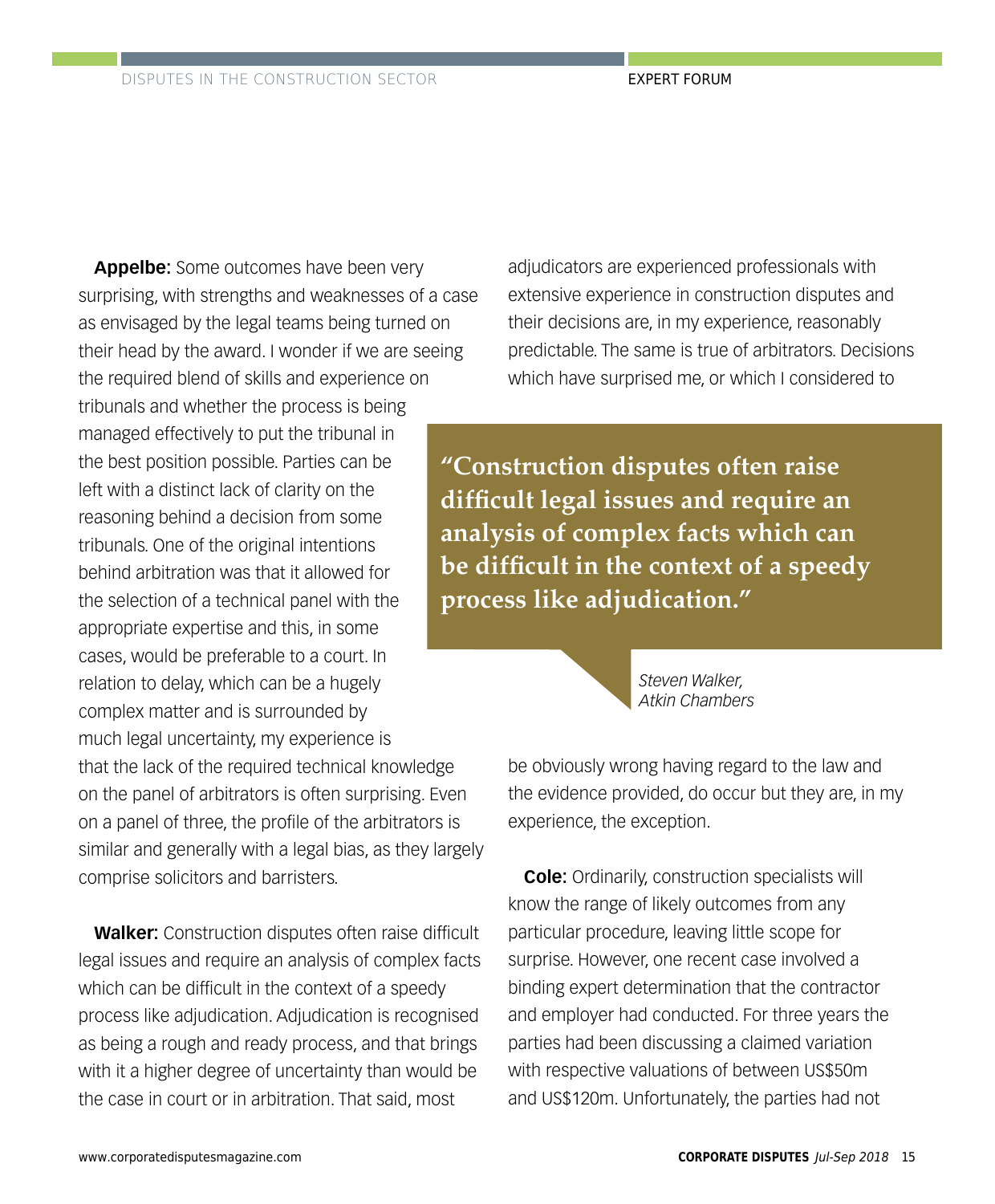drafted the agreement for expert determination with sufficient care, with the result that both parties were surprised when the expert determined a valuation of zero dollars. Despite the expert determination being stated to be binding on both parties, the expert determination was eventually overturned in arbitration on legal grounds.

**CD: In your opinion, how important is it for construction companies to ensure they have plans and strategies in place to manage and resolve disputes when they arise?**

**Walker:** Construction companies have to manage a range of disputes and a range of responses is likely to be required. Early identification of likely sources of conflict is essential and that is not possible without adequate monitoring and reporting within the business. An independent analysis of contractual rights and obligations will often be appropriate to ensure that the position adopted by the project team is sustainable and is advanced in a way that is consistent with the contract. It should be remembered that in the event of formal proceedings the project correspondence will be scrutinised by lawyers and the tribunal. Many contracts contain onerous notification clauses and it is important that

those managing contracts understand what the requirements are to ensure that valid claims are not lost due to lack of notice. Careful consideration has to be given to the desired outcome, whether it is payment to or from the counterparty or some other relief such as carrying out remedial works, the strength of the claim, relationship issues, reputational issues and costs.

**"Construction companies should be in constant dispute management mode, whether it be managing client expectations, administering the contract or gathering and putting relevant facts on record."**

> *Stuart Appelbe, Accuracy*

**Appelbe:** Construction companies should be in constant dispute management mode, whether it be managing client expectations, administering the contract or gathering and putting relevant facts on record. You must be conscious of the burden of proof and in a position to put your case forward to a third party when you meet a client who simply is not in a position to pay, whether financially or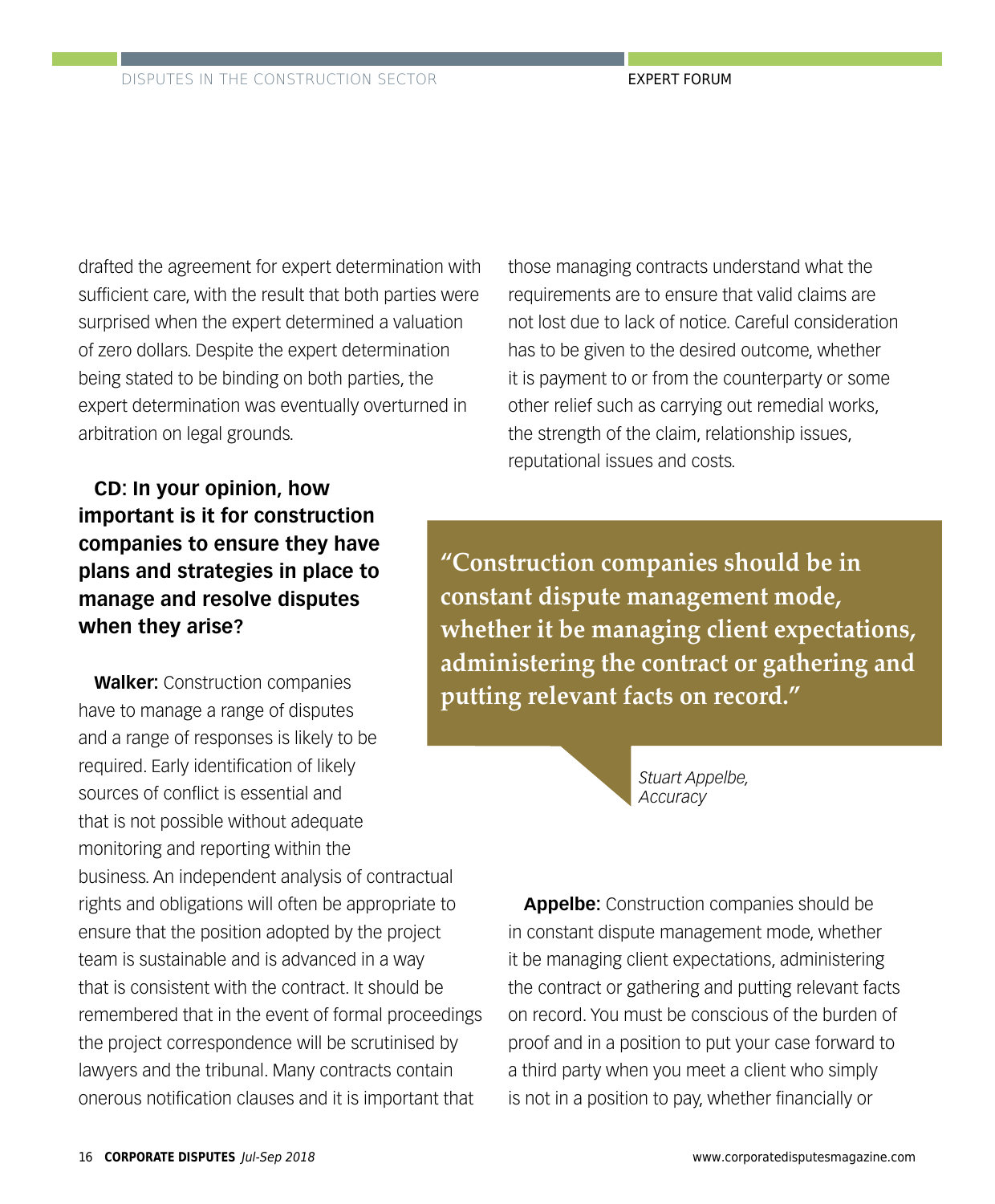politically. In my experience, it is seldom beneficial to allow disputes to prolong. The further away from the change or event, the more confused the facts become and the more experts, whether legal or technical, become involved and invested costs increase.

**Cole:** Claims are a recognised part of construction contracting, as are disputes which arise when claims are rejected. Accordingly, it is vital for construction companies to have informed strategies in place to deal with what is often the inevitable. Strategies should include ensuring that contractual notices are issued in the proper form at the right time to avoid time bar defences being employed. Furthermore, utilising specialist construction lawyers and professionals to compile claims that accord with contractual and legal requirements, making use of available evidence and presenting it in the most persuasive fashion, are important steps to achieving success.

**Lowe:** To fail to plan is to plan to fail; never a truer word was said when it comes to construction sector dispute resolution. It is essential to have a holistic, strategic view of the 'battlefield' before engaging in any significant dispute. Key factors which should feature in the plan include putting the right 'General' in charge of the campaign, identifying and preparing relevant documents including destruction 'hold' instructions until the dispute has been resolved,

ensuring the availability of your witnesses and that they have not been moved on to a new project which will detract their attention from achieving a successful outcome, appointing the best expert witnesses and appointing them early to prevent the opposition from instructing them. Above all, know your opponent and ensure that channels of communication with them remain open. Most disputes are settled by negotiation, which will only happen if the parties keep talking to each other.

#### **CD: What advice can you offer to parties on drafting dispute resolution clauses as part of their commercial contracts?**

**Walker:** This depends on a number of things such as the governing law, the jurisdiction, the nature of the disputes that might arise, the internal and external resources available to the parties and the outcome that is desired. Multi-tiered dispute clauses have many supporters who believe that they prevent disputes from escalating. The first tier is usually an obligation for senior personnel to meet to try to resolve the dispute. The second tier may be some form of ADR, such as mediation. The third tier may be arbitration or litigation. Such clauses have generated case law regarding their enforceability and effect. The case law illustrates the potential for clauses to generate significant satellite disputes – for example, whether each tier is mandatory and whether a referral to arbitration is premature due